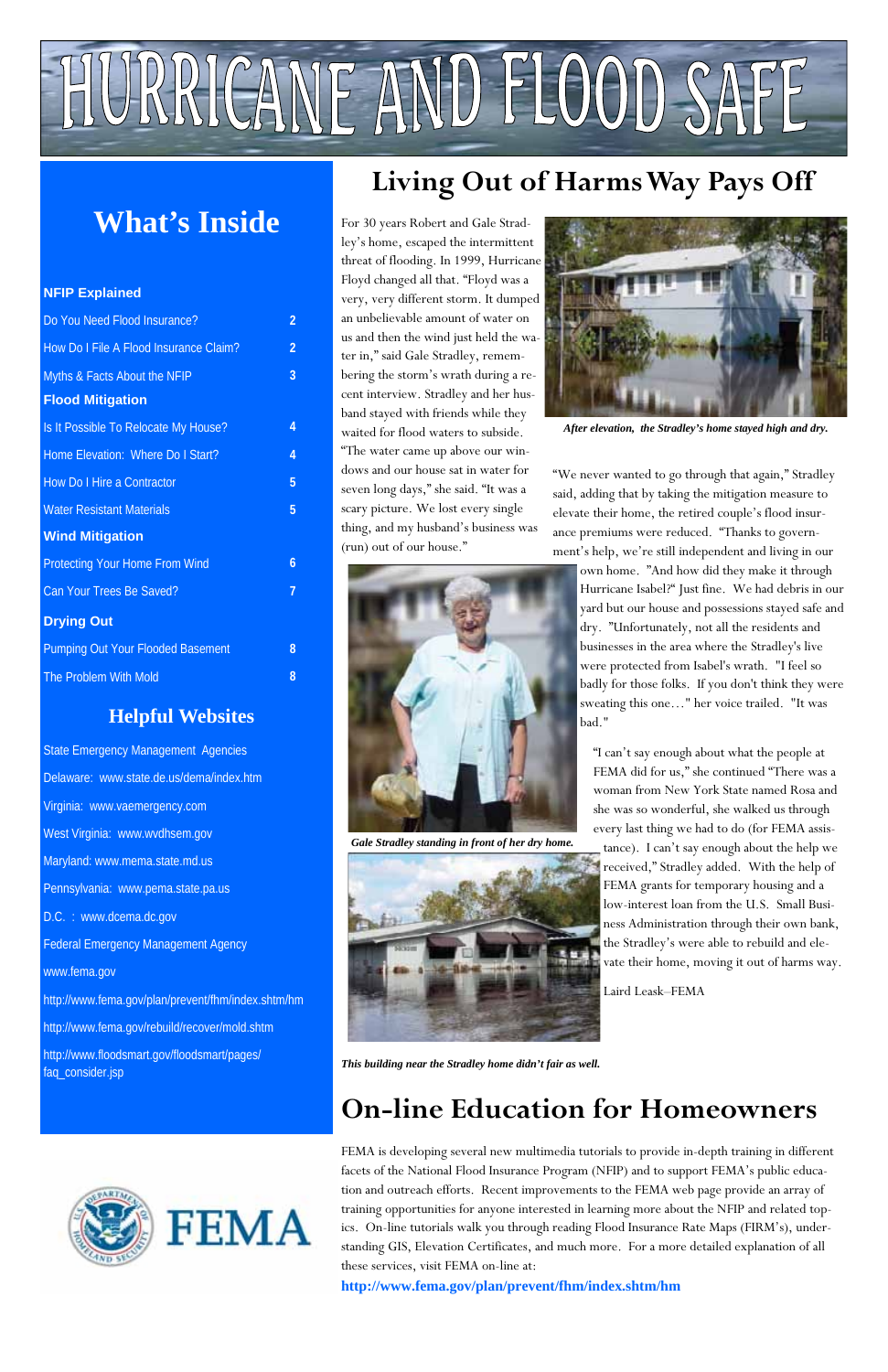**If you experienced flood damage and are covered by flood insurance, these important steps will help you when filing your flood insurance claim:** 

- 1. Save as many damaged articles as possible. If you must throw items out, take pictures to document your losses.
- 2. Contact your insurance agent right away.

- An adjuster will be assigned to your case.
- 3. Once the loss has been adjusted, a Proof of Loss will be submitted, and payment can be made. Partial payment can be made to claimants upon submission of a partial Proof of Loss.

#### **Once your insurance agent has your claim:**

1. The agent will file a Notice of Loss.

The floodplain is identified as "Special Flood Hazard Areas" in your community's Flood Insurance Study and the accompanying Flood Insurance Rate Maps (FIRMs). The flood level shown for these Special Flood Hazard Areas has a 1% chance of being equaled or exceeded in any one year. That translates into a 26% chance of flooding over a typical 30 year mortgage period as compared to a 1% chance of fire damage over the same period. The building permit officials in your community have these documents available for you to see.

#### **What is Substantial Damage?**

Substantial Damage is damage of any origin to a structure where the cost of restoring the structure to its before damage condition would equal or exceed fifty percent (50%) of its pre-damage value.

The NFIP requires participating communities to regulate, with permits, any new or substantially improved structures during non-disaster periods and to monitor and identify any substantially damaged structures as a result of a disaster within the community's floodplain areas. Participating communities adopt an ordinance that requires any new buildings to be elevated above the projected flood level within the identified floodplain. Nonresidential buildings have the additional option of being dry flood proofed. Existing buildings that are substantially damaged or improved (50% or more) must be elevated or flood proofed to meet the same construction code standards as new construction. When you apply for a local building permit you will be informed if you are in a floodplain and what further steps are required to repair or reconstruct your building. If your building was flooded but not substantially damaged there is a wide range of inexpensive measures described in this publication that can help you reduce future flood damage.

# **Counterpoint**

Flood Insurance is available to everyone. The National Flood Insurance Program (NFIP) is available to residents of participating communities or through private insurance companies if your community is not a participant with NFIP. For more information and to find out if your community participates in the NFIP, call 1-800-427-4661. If your community is participating in the National Flood Insurance Program you can purchase insurance for your property. There are no restrictions. All insurance agents can sell flood insurance policies. If your agent is not aware of the procedures for selling flood insurance policies, please call: 1-800-720-1093 for a referral to an insurance agent in your area who writes NFIP policies.

The National Flood Insurance Program (NFIP) is a federal program enabling property owners to purchase flood insurance. It is based on an agreement between your community and the federal government. The agreement states that if your community adopts and enforces floodplain management regulations, which at least meet minimum federal requirements, the federal government will make NFIP flood insurance and flood disaster assistance available in your community.

# Do You Need Flood Insurance?

# **How do I know if I'm in the Floodplain?**

# **When does the NFIP affect me?**

# **What is the National Flood Insurance Program?**

# **How Do I Purchase Flood Insurance?**

# **How Do I File A Flood Insurance Claim?**

# **Do I Still Need to Make an Application to FEMA ?**

All property owners who had damages caused by the federally declared flood event should make an application for disaster assistance. The applications are routed through the different disaster programs and homeowners are notified if they are eligible for assistance beyond their flood insurance claims.

#### **Why go through all this trouble ?**

 First, typical homeowner and business insurance does not cover damage caused by a flood. Second, as a participating community in the National Flood Insurance Program (NFIP), your community is required to enforce its floodplain regulations. Third, structures located in the floodplain, which are not elevated or flood proofed, are a threat to the health and safety of

the occupants. Fourth, Owners of structures that do not take into consideration the



flood risks, will repeatedly need to be bailed out by the government

(usually

through the NFIP or various disaster assistance pro-

grams) when flooding reoccurs.

**What happens if I refuse to comply?** 

If you do not obtain a permit and do not elevate or flood proof, then your community could take legal action against you. This could include halting development, revoking the permit, imposing a fine,

or withholding a certificate of occupancy .

If the structure is in violation of the regulations, flood insurance premiums could be extremely costly, possibly making the structure difficult to sell. Also, your community could be placed in jeopardy for continued participation in the NFIP.

#### **What if I have more questions?**

Your building permit and floodplain manage-

ment officials are responsible for implementing the requirements of the local floodplain manage-

ment ordi-

nance, including the substantial damage provisions.

Following a disaster declaration, the requirements pertaining to substantial damage will be presented to your community officials in detail at meetings held in various locations throughout the state. FEMA will work with building officials to help them identify structures which may qualify as substantially damaged. In addition, FEMA will provide technical assistance to local building officials concerning the repair or reconstruction of substantially damaged structures.

*A structure damaged by a Hurricane.*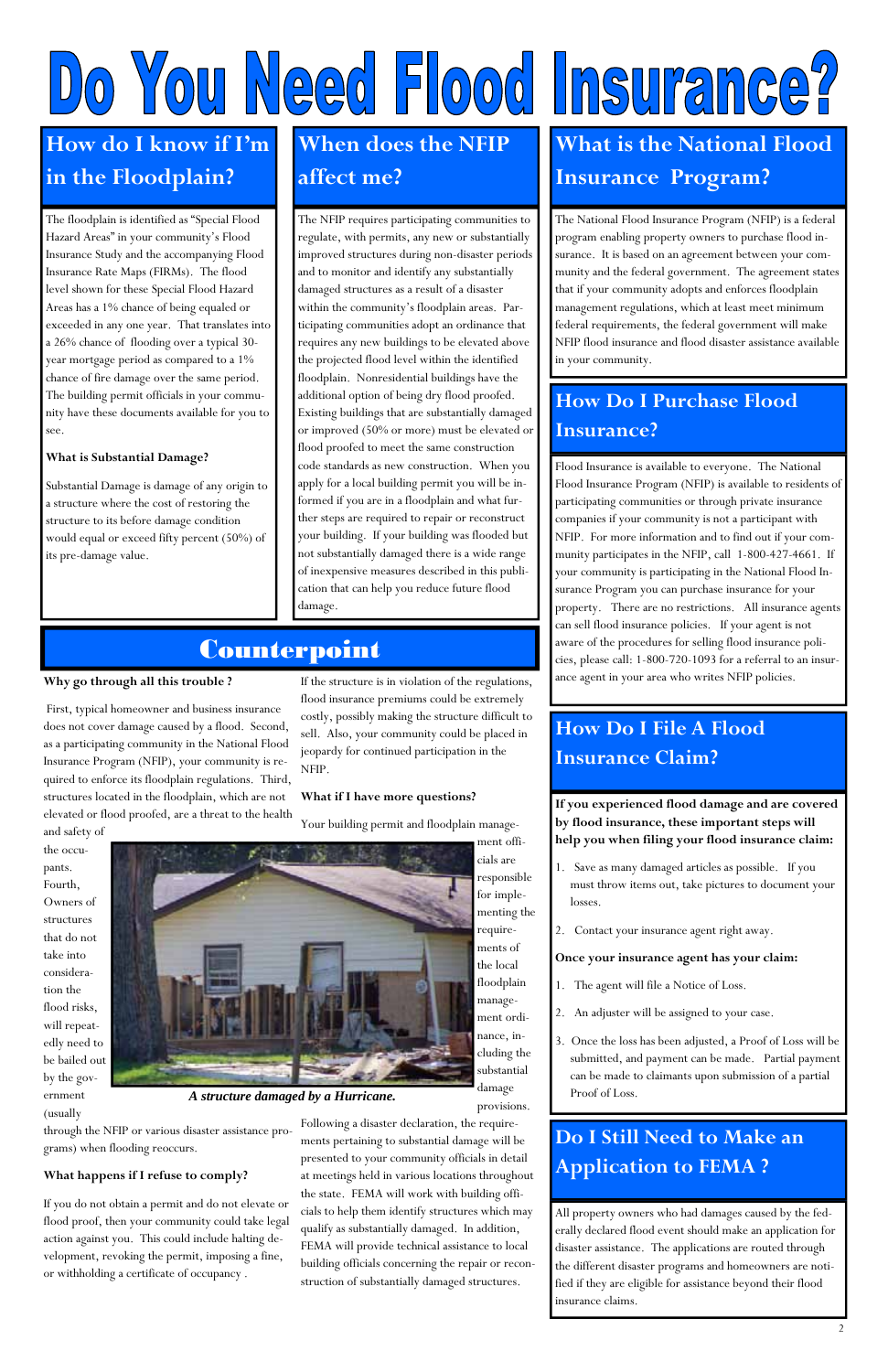

# **Myths and Facts about the National Flood Insurance Program (NFIP)**

**Who needs to buy flood insurance?** 

Everyone. And everyone in a participating community in the National Flood Insurance Program (NFIP) can buy flood insurance. Anyone in a non-participating community can contact their state insurance commissioners' office on how to get insurance in that community. To clear up some misconceptions about National Flood Insurance, the NFIP has compiled the following list of common myths about the program, and the real facts behind them, to give you the full story about this valuable protection.

Fact: You can buy Federal flood insurance no matter where you live as long as your

**Myth:** You can't buy flood insurance from the NFIP if you are located in a high-floodrisk area.

Fact: Even if you live in an area that is not floodprone, it's advisable to have flood insurance. Over 25 percent of the NFIP's claims come from outside high-flood-risk areas. If you live in an area not shown as a floodplain, not only can you buy insurance, but the rates you pay will be less than if you lived in a mapped floodplain.

community participates in the NFIP. The NFIP provides affordable flood insurance coverage for any walled and roofed building whether it is in a mapped floodplain area, or in areas where no floodplain map exists.

**Myth:** Homeowner's insurance policies cover flooding.

Fact: Yes, it does. While flood insurance does not cover basement improvements, such as finished walls, floors or ceilings, or personal belongings that may be kept in a basement, such as furniture or other contents, it does cover structural elements, essential equipment and other basic items normally located in a basement. The following items are covered in a basement, as long as they are connected to a power source and used as intended:

**Fact:** Unfortunately, many homeowners do not find out until it is too late that their homeowner policies do not cover flood damages. Only National Flood Insurance or Private Flood Insurance policies covers damage to your home and belongings caused by flooding.

**Myth:** Only residents of high-risk flood zones need to insure their property.

Fact: Before a community is eligible for disaster assistance, it must be declared a Federal disaster area. Federal disasters are only declared with a request from the governor following widespread and devastating flooding. The premium for an NFIP policy, averaging \$360 a year nationally, is less expensive than the annual interest paid on Federal disaster loan.

**Myth:** The NFIP does not offer any type of basement coverage.

- Sump pumps
- Well water tanks and pumps
- Oil tanks and the oil in them
- Gas tanks and the gas in them
- Furnaces, water heaters, air conditioners, and heat pumps
- Electrical junction and circuit breaker boxes, and required utility connections
- Foundation elements

- Stairways, staircases, and elevators
- Unpainted drywall and sheet rock walls and ceilings and fiberglass insulation
- Cleanup
- Clothes washers and dryers and food freezers (with contents coverage only)

**Myth:** Federal disaster assistance will pay for any flood damage.

# **FEMA Flood Map Store**

The Map Service Center's FEMA Map Store is FEMA's on-line site for National Flood Insurance Program. It provides on-line access to FEMA's 120,000+ flood maps and related products.

Customers can view products on-line at no cost, and place orders via secure credit card payment processing, as well as download the Flood Insurance Rate Maps (FIRMS), Flood Hazard Boundary Maps (FHBMs), and Flood Insurance Studies (FIS). The FEMA Flood Map page is found at:

**http://www.fema.gov/plan/prevent/fhm/ in\_main.shtm#4**

# **Covering Compliance Costs**

If your home or business is damaged by a flood, you may be required to meet certain building requirements in your community to reduce future flood damage before you repair or rebuild. To help you cover the costs of meeting those requirements, the National Flood Insurance Program includes additional coverage known as **Increased Cost of Compliance (ICC)** coverage.

## **How Much Coverage is Available**

Flood insurance policyholders in high-risk areas, also known as special flood hazard areas, can get up to\$30,000 to help pay the costs to bring their home or business into compliance with floodplain ordinances.

### **Four Options Covered**

There are four options you can take to comply with your community's floodplain management ordinance and help you reduce future flood damage. You may decide which of these options is best for you:

**Elevation** – This raises your home or business to or above the flood elevation level adopted by your community.

**Relocation** - This moves your home or business out of the floodplain, and thus out of harm's way.

**Demolition** – This tears down and removes flooddamaged buildings.

**Floodproofing** – This option is available primarily for non-residential buildings. It involves making a building watertight.

## **Filing a Claim**

You can only file an ICC claim if your community determines that your home or business has been substantially damaged or repetitively damaged by a flood. This determination is made when you apply for a building permit to begin repairing your home or business. Once your community has made this determination, contact the insurance company or agent who wrote your flood policy to file an ICC claim.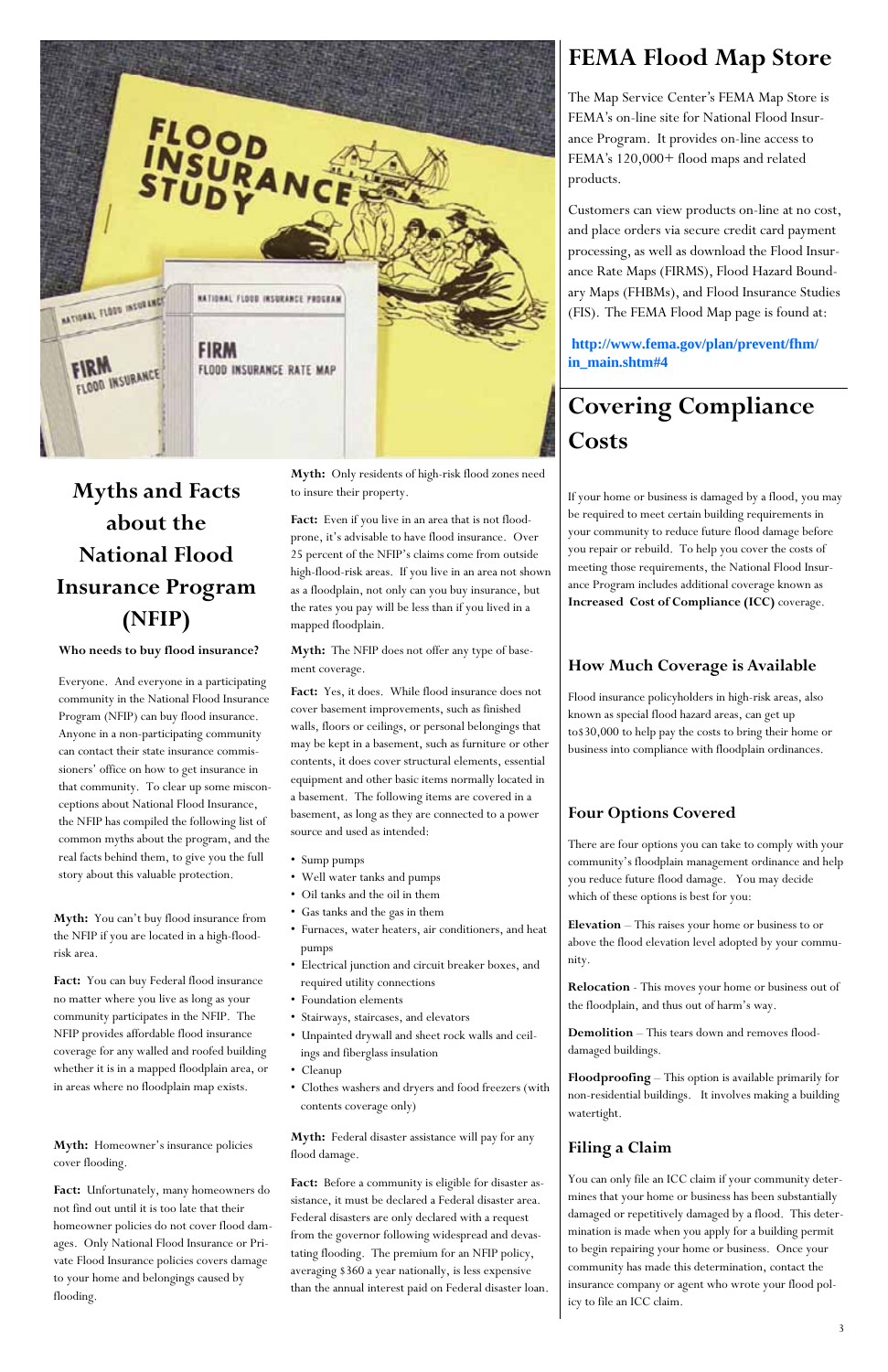# **FLOOD Mitigation**

# **Is It Possible to Relocate My House?**

Yes! Whether you relocate just your family and belongings or you choose to move your entire house structure, relocation out of the floodplain is the retrofitting technique that can offer the greatest security from future flooding. Moving the whole building away from danger can also assure that another family will not be in a disastrous situation in the future. Relocation relieves the homeowner from future anxiety about flooding, eliminates flood insurance payments, and assures continuity in people's lives during future flooding events. The first stages of relocation are similar to those used for elevation. Once the house is elevated, instead of putting it back down on a raised foundation, it is placed on a heavy duty truck bed, transported to a new site out of the floodplain, and set on a new conventional foundation.

## **Considerations**

If your present lot has a good building location on higher ground, you can plan to put the structure at that location. You may need to purchase a new lot if your existing site is completely in the flood-plain. Be certain the site is accessible and the pathway is clear to move the existing structure. Also, make sure utilities are available and proper permits have been obtained. A house must also be in sound structural condition in order to be moved. A house in poor condition will need so much bracing that moving it may become financially impractical. Consult a building professional if you are uncertain about the condition of your structure. Single-story frame houses over a crawl space or basement are the easiest to relocate, while homes that are slab-on-grade or multistory are more difficult. It is feasible to move even the heaviest houses, such as those of brick or block, or very large ones, though this will generally be more expensive. Moving a house is a complex operation that must be done by a professional. There are professional contractors who specialize in house moving. They understand the issues involved and know how to coordinate the project .Obtain bids from several house movers and contractors.

#### **Basic Steps in Elevating a**

# **Building:**

- 1. Have appropriate professionals disconnect all utilities.
- 2. Hire a professional house mover to disconnect your house from the existing foundation, jack it up to the new height and provide a temporary foundation.
- 3. Have the utilities temporarily reconnected so the house is livable while foundation work is being done.
- 4. Build a temporary access stair to meet the new height.
- 5. Build a new, permanent foundation.
- 6. Have the house mover lower the house onto the new foundation and connect the anchor bolts.
- 7. Have the utilities permanently reconnected.
- 8. Build a new, permanent access stair and landing.

## **Home Elevation: Where Do I Start?**

Most types of homes can be elevated above floodwaters, including wood frame, brick, slab-on-grade, crawlspace or homes with basements. Elevation is an extremely reliable flood proofing method and requires little human intervention to prepare for a flood event. The floor elevation height should be set at a recommended safety margin above the 100-year flood level. Some buildings may be elevated over 9 feet above their ex-

isting floor levels. In such an extreme case the new lower level would probably be used as a garage. In all cases, a new entry stair and front porch is built to meet the new height. Elevating a home requires use of professional plumb-

ers, electricians, house movers, contractors, and structural engineers to help you design your new foundation and obtain a permit from your building department. Because the new foundation will be in the floodwaters, it is extremely important that it be structurally designed to with stand lateral (sideways) forces such as fast-flowing currents and the impact of waterborne debris.

## **How high should I elevate my home?**

It depends on your reason for raising it. If the local agency responsible for zoning and issuing building permits for your property is participating in the NFIP, the lowest acceptable elevation for your house will be that equal to the elevation of the 100-year flood (a flood that has a probability of occurrence in any year equal to one per-



cent). You will need to obtain the services of a professional surveyor to locate and certify the elevation of the 100-year flood at your house. Some local zoning agencies have elevation requirements that exceed those for the 100-year flood. For instance, they may require an elevation equal to the 100-year flood plus one

foot (or some other value) or an elevation equal to that observed for an historical flood. If your local agency requires this, the procedure for determining the acceptable elevation for your house is the same as given above. If your local agency requires your house to be elevated to a height equal to that of a historical flood, they will have to provide that elevation to you. You will then need to obtain the services of a professional surveyor to locate and certify that elevation at your house. Finally, you may desire to elevate your house to some level above that required by your local zoning agency. You should be aware that any flood elevation given for your house may be exceeded by a particular flood for several reasons. First, the magnitude (amount of water flowing) of the 100-year flood may increase as more years of data are collected and statistical analyses of flood events are revised. Second, the analysis of the 100-year flood elevations shown for the river responsible for flooding of your property is based on channel conditions at the time of the analysis.

If the channel conditions have changed since the analysis, the elevation of the 100-year flood given for your house may also have changed by several inches. Third, the analysis of the 100-year flood for the river is based on an inexact science, and the elevations given for your house may not be precise. Fourth, flood levels at your house may rise above the levels required by your local zoning agency due to log, debris, or ice jams downstream from your house. Because of all the reasons cited above, you may want to elevate your house using a "factor of safety" equal to one or more feet above the elevation required by your local zoning agency. It is worth noting that in many instances, the difference between the 100-year flood and the 500 year flood (a flood having a probability of occurrence in any year of 0.2 per cent) is less than one foot. Adding this "factor of safety" may protect your house against floods with extreme probabilities of occurrence, provided log, debris, or ice jams do not occur.



Figure 1: I-beams are placed under lifting points perpendicular to floor joists with a second set beneath for uniform lifting.



Figure 2: Lifting beams are placed under bearing walls and posts. The house is uniformly lifted using hydraulic jacks.



*Coastal home elevated to avoid future flooding.*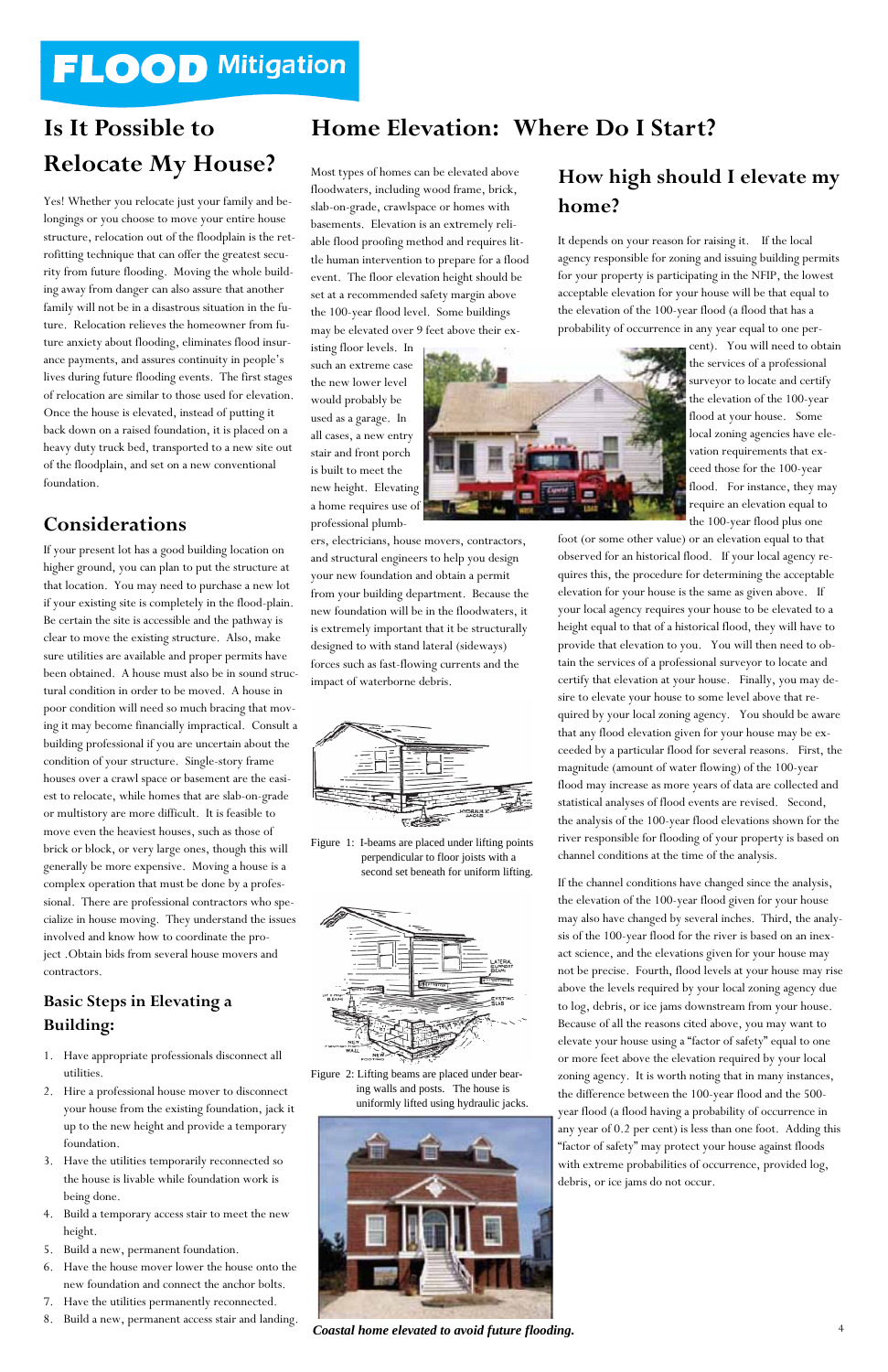# **How Do I Hire a Contractor?** Note **Note:** Nater-Resistant

#### **Sleuthing**

If you have been satisfied with work done before by a local licensed contractor, you may want to use that firm. If you haven't used a contractor before, or if you were unhappy with a previous experience, you may have to do some investigating to increase your chances of getting a good one.

- Call your state's Department of Licensing, Contractors' Registration office to be certain the company you are interviewing is properly registered.
- Ask the contractor for proof of insurance. Insurance is usually required by the state and should include a completion bond, disability and worker's compensation insurance. Otherwise, you may be liable for accidents occurring on your property.
- Check on the firm's reputation. Ask the local Better Business Bureau, home builders association, or building trades council. They may be able to tell you if the firm has had unanswered complaints filed against it.
- Ask for references. Reputable contractors should be willing to provide names of previous customers. Contact some of them and ask how well they were satisfied with the job done. Ask if they would hire that contractor again.

#### **Get it in writing**  No matter how well

you know the contractor or how much you trust him/her, get everything related to the job in writing.

# **Materials**

When taking on mitigation projects it's a good idea to use materials that are highly resistant to flood damage. The following is a list of materials that are highly resistant to flood damage.

#### **Marine Plywood**

The most water-resistant plywood. It can be used for floor and exterior-wall sheathing.

#### **Exterior-grade plywood**

Meant to resist low-level moisture, humidity. Not for water saturation conditions.

#### **Galvanized nails**

Will not rust after being saturated with floodwaters. Use at all locations up to three feet above flood level.

#### **Metal or Fiberglass doors**

Will not warp if saturated. The door may rust in spots, but this can be sanded out and repainted. Use at all doors, especially exterior.

#### **Indoor/Outdoor carpet**

Use with synthetic carpet pad. Do not permanently fasten down.

#### **Brick, concrete**

Not damaged by water saturation, but it must be used in conjunction with a waterproof membrane.

#### **Plastic Wood**

Made of recycled plastics in matching shapes of dimensional lumber. Waterproof and dimensionally stable.

#### **Rigid (Closed-Cell) Insulation**

Will not deform or lose it's insulating properties when wet. Can be dried out and reinstalled in wall or floor cavity. Use instead of fiberglass insulation.

#### **Greenboard**

Greenboard is simply moisture-resistant

drywall. Manufacturers do not consider greenboard to be a flood proofing material. It can be submerged for several hours without extensive deterioration and it is only slightly more expensive than normal plasterboard.

**Synthetic Baseboards**  Use instead of wood base.

# Beware of Disreputable Activities

**Areas recovering from floods are often prime targets for less-than-honest business activities. Here are some points to help safeguard against such practices.** 

- **Beware of "special deals" offered after a disaster by contractors you don't know.**
- **Beware of unknown contractors wanting to use your house as a "model home."**
- **Do not sign any contract under pressure by a salesperson. Federal law requires a three day cooling-off period for unsolicited door-to-door sales of more than \$25. If you choose to cancel such a contract within three business days of signing it, send your cancellation by registered mail.**
- **Beware if you are asked to pay cash on the spot instead of a check made out to the contracting company. A reasonable down payment is up to 30% of the total project cost.**
- **Your contractor should call you or a qualified observer to inspect hidden work (e.g., sewers or basement wall) before it is covered over. Most building departments must inspect electrical and plumbing lines before the walls are covered with wallboard or paneling.**
- Get a written estimate. You will need to give the contractor a written scope of work. This should include everything you expect the contractor to do. Be sure to be very thorough with your work request and have plans and materials specified. The contractor will need to know exactly what materials he will be expected to purchase on your behalf and specifically how much of the labor you expect him to complete. Some contractors may charge a fee for an estimate.
- Get more than one contractor to give you an estimate for the job. Even with the same work description you will find that every contractor will give you a different price. When comparing estimates look at them closely and be sure each contractor is pricing out the same work and materials for you.
- Obtain a contract. The contract should be complete and clearly state all the work, costs, and payments schedule. Never sign a blank contract or one with blank spaces. It may be worthwhile to have your attorney look it over if a lot of money is involved.
- Ask for guarantees. Any guarantees from the contractor

should be written into the contract. It should include what is guaranteed, who is responsible for the guarantee (dealer, contractor, manufacturer), and the length of time the guarantee is valid.

• Get a final contract. A signed contract is binding on both you and the contractor. Don't sign completion papers or make the final payment until the work is completed to your satisfaction and approved by your local building inspector.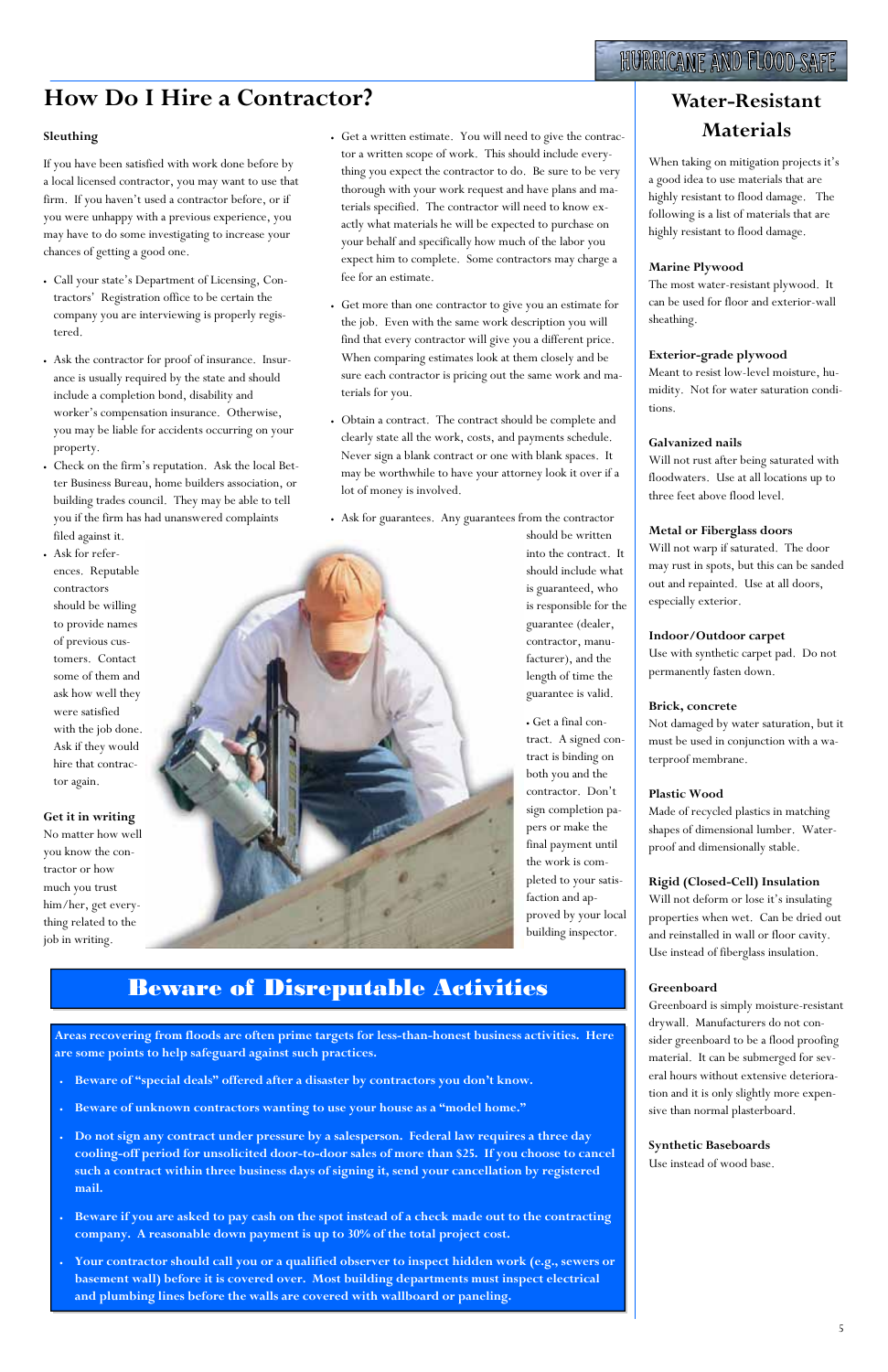Hurricanes, though often thought of as coastal events, can travel hundreds of miles inland before their fury is diminished. Flooding in the eastern United States is often caused by hurricanes or tropical storms. Flooding however isn't the only kind of damage caused by hurricanes. The primary damage from hurricanes comes in the form of wind. A category 4 hurricane can produce winds of more than 150 MPH; strong enough to rip the roof off of a house. This section presents some steps you can take to mitigate against the effects of high winds during a hurricane.

# **WIND Mitigation**

# **Hurricanes & Wind**

# **Protecting Your Home From Wind**

Once a hurricane or major storm hits, it's too late to protect your home and property. But there are things you can do now to limit future wind damage. Some are fairly simple and inexpensive; others will require a contractor. You'll need to consider the characteristics of your home, your financial resources and the building codes in your community. This homeowner's checklist will help you learn what you can do. For more information about the costs and benefits of each approach, talk to a professional builder, architect or contractor.

## **Are windows protected by storm shutters?**

Installing storm shutters is one of the most effective ways to protect your home. Purchase or make shutters for all exposed windows, glass surfaces, French doors, sliding glass doors and skylights. There are many types of manufactured storm shutters available made out of wood, aluminum or steel. You can also make storm shutters with 5/8-inch thick exteriorgrade plywood.

## **Is the roof sheathing properly installed?**

During a windstorm, wind forces are carried from the roof down to the exterior walls and then further down to the foundation. Homes can be damaged when wind forces are not properly transferred to the ground. Roof sheathing (the boards or plywood nailed to the roof rafters or trusses; see Figure A) can fail during a hurricane if not properly installed. Examine the sheathing from the attic. If many of the nails have missed the rafters, you may need to re-nail the sheathing. If you're putting on a new roof, make sure the sheathing complies with correct recommended practices.

You should also ask your building department about building permit requirements.

### **Do you know your risk?**

Ask your emergency management office or American Red Cross chapter for information about the hazards in your community.

## **Is the roof fastened to the walls with hurricane straps?**

Hurricane straps (made from galvanized metal) help keep the roof fastened to the walls in high winds. They can be difficult to install, so you may need a contractor for this project. Ask your building department if hurricane straps are required or advisable in your area.

#### **Are double entry doors secured at**

**the top and bottom?** 

The exterior walls, doors and windows are the protective shell of your home. If the shell is broken during a storm, high winds can enter the home and put pressure on the roof and walls, causing serious damage. For each double door, at least one of the doors should be secured at both the top of the door frame and the floor with sturdy sliding bolts. Most bolts that come with double doors, however, are not strong enough to withstand high winds. Your local hardware can help you select the proper bolts. Some door manufacturers provide reinforcing bolt kits made specifically for their doors.

## **Are end gables securely fastened to the rest of the roof?**

In a hurricane or other wind storm, the side walls of the roof (end gables) take a real beating and can collapse. Gable bracing often consists of 2x4's placed in an "X" pattern at both ends of the attic; from the top center of the end gable to the bottom of the brace of the fourth truss, and from the bottom center of the end gable to the peak of the roof (as shown in Figure B).

## **Has the garage door been properly secured?**

If the garage door fails, winds can enter your home and blow out doors, windows, walls and the roof. Ask your building department for guidance on what to do.

*If you're building or remodeling a home, there are many other ways to protect your property that are not addressed in this checklist. To learn more, talk to a professional homebuilder, architect, contractor or building supply retailer.* 

**Figure B** 



**Figure A** 



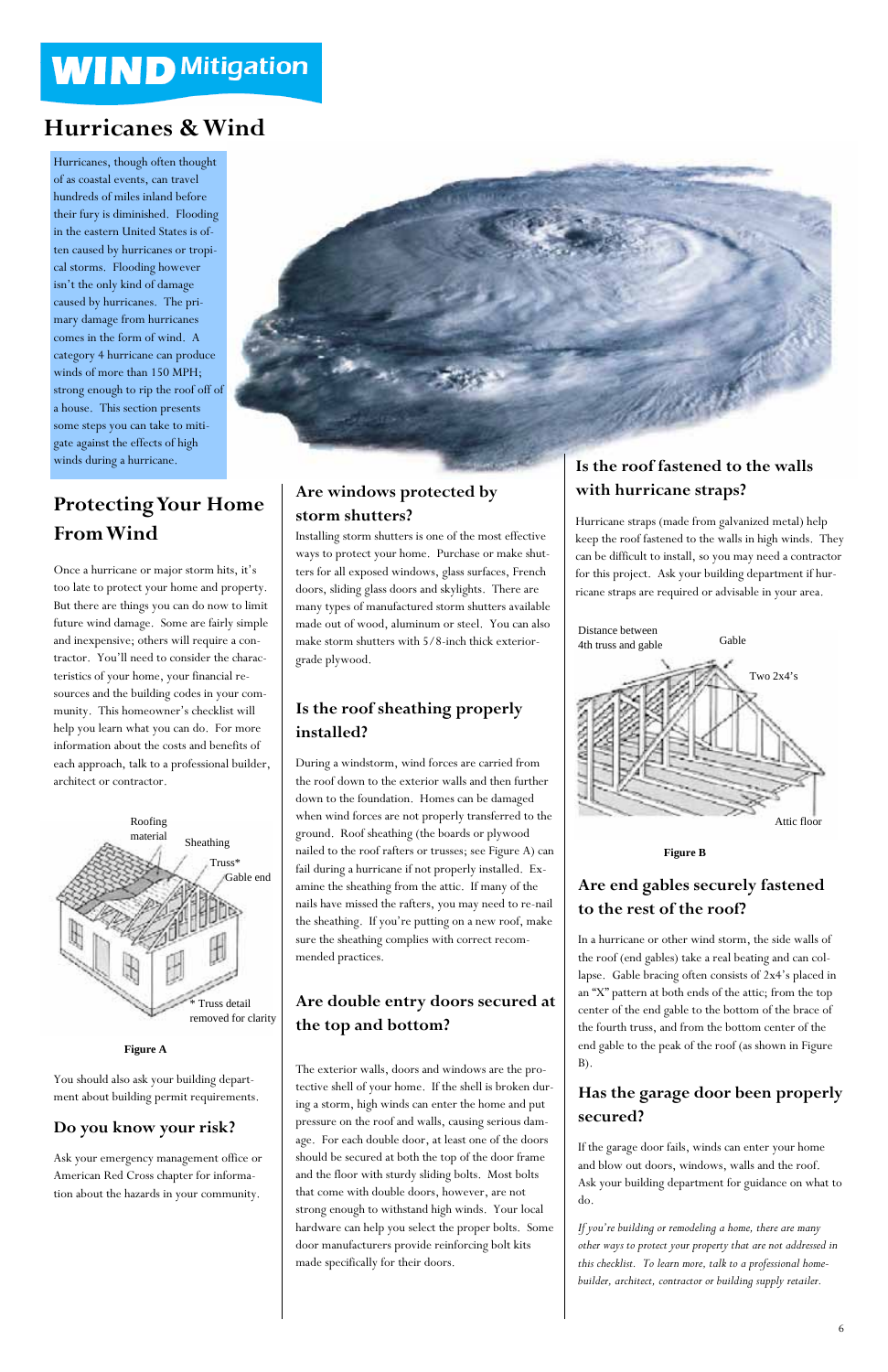## **Can Your Trees Be Saved?**

A storm can leave trees looking like there's no tomorrow. Major limbs may be broken or damaged, foliage can be shredded or stripped, or the bark may be torn or gouged. But what at first glance may look like mortal wounds are not necessarily fatal to a tree. Trees have an amazing ability to recover from storm damage.

#### **First, Assess the Damage**

Before writing off a damaged tree homeowners should evaluate their trees by asking the following questions:

- Other than the storm damage, is the tree basically healthy and vigorous? If the tree is basically healthy, is not creating a hazard, and did not suffer major structural damage, it will generally recover if first aid measures are applied immediately after the storm.
- Are major limbs broken? The larger a broken limb is, the harder it will be for the tree to recover from the damage. If a majority of the main branches are gone, the tree may have little chance of surviving.
- Has the leader (the main upward-trending branch on most trees) been lost? In species where a leader is important to upward

to be a judgment call. The tree may live without its leader, but at best would be a stunted or deformed version of the original.

• Is at least 50 percent of the tree's crown (branches and leaves) still intact? This is a good rule of thumb on tree survivability. A tree with less than half of its branches remaining may

not be able to produce enough foliage to nourish the tree another season.

- How big are the wounds where branches have been broken or bark has been damaged? The larger the wound is in relation to the size of the limb, the less likely it is to heal, leaving the tree vulnerable to disease and pests. A 2–3 inch wound on a 12-inch diameter limb will seal over with new bark within a couple of years.
- Are there remaining branches that can form a new branch structure? The remaining limbs will grow more vigorously as the tree tries to replace its missing foliage. Look to see if branches are in place that can eventually fill out the tree's appearance.

• Is the tree of a desirable species for its location? If the tree is in a bad location (such as a potentially tall tree beneath a power line), it may be best to remove it if it has serious damage.

growth or desirable appearance, it may have back for a while and think it over. Remember that If a valuable tree appears to be a borderline case, resist the desire to simply cut the tree down and be done with it. In such cases, it may be best to stand

#### **Then, Make the Decision**

The questions listed above will help you make informed decisions about your trees. In general, the answer of what to do about a particular tree will fall into one of three categories:

#### **It's a Keeper**

If damage is relatively light, prune any broken branches, repair torn bark or rough edges around wounds, and let the tree begin the process of wound repair. A mature shade tree can usually survive the loss of one major limb. The broken branch should be pruned back to the trunk. In the months to follow, large wounds should be closely monitored for signs of decay. Sometimes the tree will have only received minor damage throughout. In this case enough strong limbs may remain on a basically healthy tree to make saving it possible. Young trees can sustain quite a bit of damage and still recover quickly. If the leader is intact and the structure for future branching remains, remove the broken branches and let the tree close it's wounds.

#### **Wait and See**

time is on your side. After careful pruning of broken branches, give the tree some time to recover. A final decision can be made later. Resist the temptation to prune too heavily. Remember that the tree will need all the foliage it can produce in order to make it through the next growing season. Remove only the damaged limbs, wait and see what happens. A healthy mature tree can recover even when several major limbs are damaged. With large trees you'll want to em-

ploy the experience of a licensed professional arborist.

#### **Say Goodbye**

Some trees simply can't be saved or are not worth saving. If the tree has already been weakened by disease, if the trunk is split, or more than 50 percent of the crown is gone, then the tree is not salvageable.

#### **Don't Try to Do It All Alone**

Some of your trees may have damage that's too close to call, or may have hidden damage. To help with such questions, a tree professional may be needed to help you decide what to do about your trees. Don't hire just anyone who shows up at your door following a storm. Look for qualified arborists in the phone book or by contacting your state or city forester.

## **Avoiding Future Tree Damage**

When a major storm strikes, some trees seem to be able to come through little damage, while others lose large limbs or sizable parts of their structure. In some cases, trees maybe split in two or may have just a trunk left standing. There are preventive measures that property owners can take to make their trees stronger and more resistant to storms. Below are five suggestions for pruning a tree that will promote the growth of strong branches:

#### **Encourage good branch angles.**

For most deciduous trees, narrow angles between branches signal a point of future weakness. As two branches grow closely together, neither has sufficient space to add the wood needed for strength. To prevent this, remove one of the two branches when the tree is young. For best branch strength, the ideal branching angle in many broadleaf tree species approximates 10 o'clock or 2 o'clock as shown in Figure A.



**Figure A** 

#### **Strong branch/trunk size relationships.**

The relative size of lateral branches is also important in determining branch strength. Ideally, lateral branches should be less than 1/2 to 3/4 the diameter of the trunk. Branches larger than that are often heavier than the trunk can support, and may break in a storm. Trees grow by adding new layers of wood on the trunk and branches each year. As the trunk grows, it will strengthen the joints with branches by adding wood around it.

#### **Maintain a stable center of gravity**

Wind, winter snow loads, or previous loss of a major limb can create situations where the tree's center of gravity is not positioned over the trunk. When a severe storm hits, a slight bit of extra weight or wind pressure can break limbs, snap the trunk off, or even topple the tree. You can help reposition a tree's center of gravity by selectively removing branches on the leaning side and encouraging branches on the opposite side.

#### **Remove rubbing branches**

Branches that rub against each other produce wounds and decay. One of the offending branches should be removed. Water sprouts and suckers can occur at the base of the tree or inside the crown. They are upright branches that do not follow the tree's normal growth pattern. On trees that have been severely damaged, these kinds of branches may be temporarily needed to provide foliage. In healthy trees, however, they most often use more energy than they return to the tree, and it is best to remove them as soon as possible.

#### **Don't cut branches back to stubs**

Often people have the idea that long natural limbs on a tree will break more easily in a storm, and should be cutback to make them stronger. This is not true. When a branch is cut back to a stub, new branches will grow from the edges of the stub. These new branches will not form a strong union with the stub and are much more likely to break. If a branch needs to be removed, cut it back to the collar near the base of the branch, not flush with the trunk.

*Article and photos courtesy of The National Arbor Day Foundation*